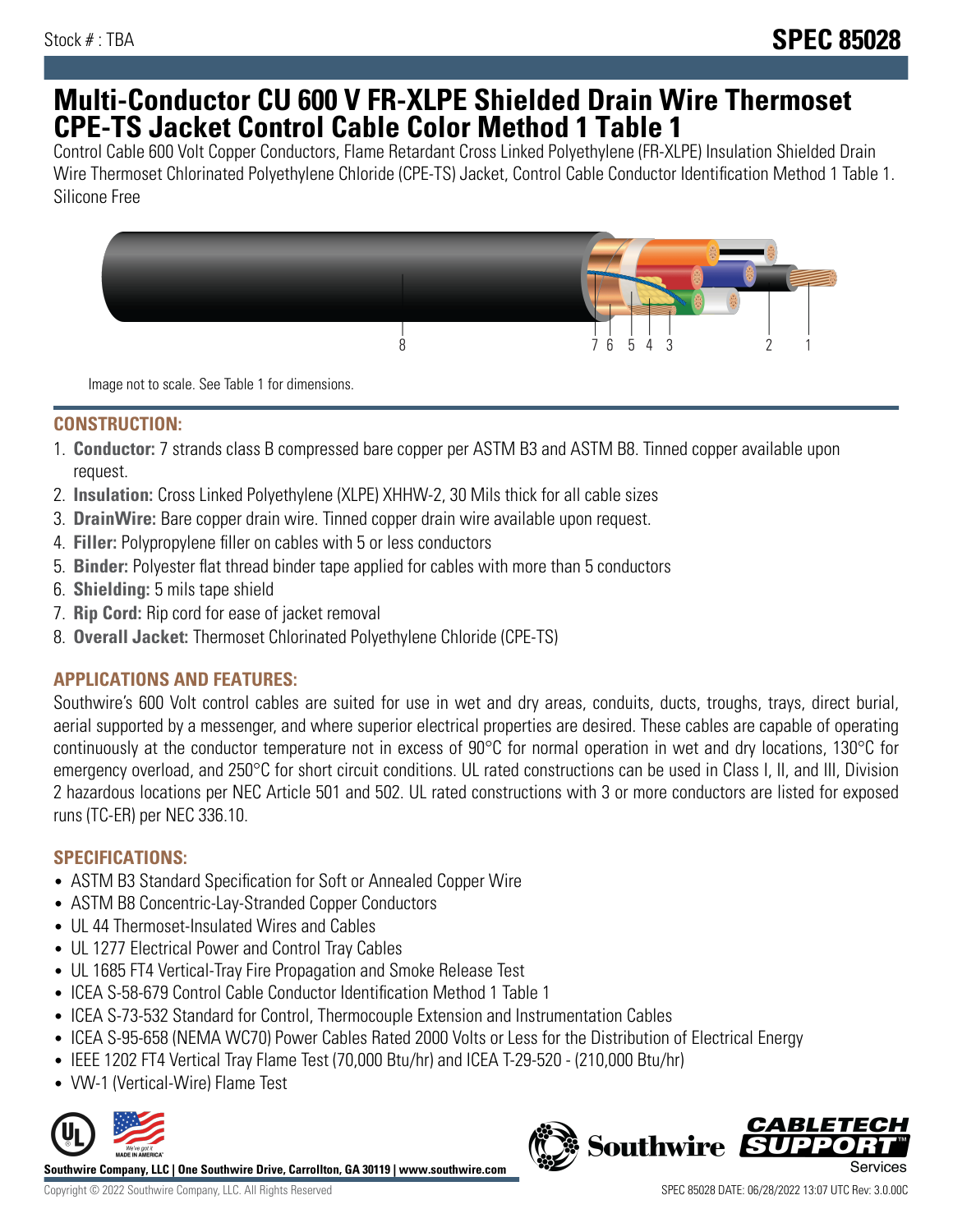#### **SAMPLE PRINT LEGEND:**

#### UL Listed

SOUTHWIRE E75755 {UL} XX AWG X/C FR-XLPE CDRS SHIELDED 90C CPE JACKET SUNLIGHT RESISTANT DIRECT BURIAL 600V {MM/DD/YYYY} {SEQUENTIAL FOOTAGE MARKS} SEQ FEET

#### Non UL Listed

SOUTHWIRE XX AWG X/C FR-XLPE CDRS SHIELDED 90C CPE JACKET SUNLIGHT RESISTANT DIRECT BURIAL 600V {MM/ DD/YYYY} {SEQUENTIAL FOOTAGE MARKS} SEQ FEET<